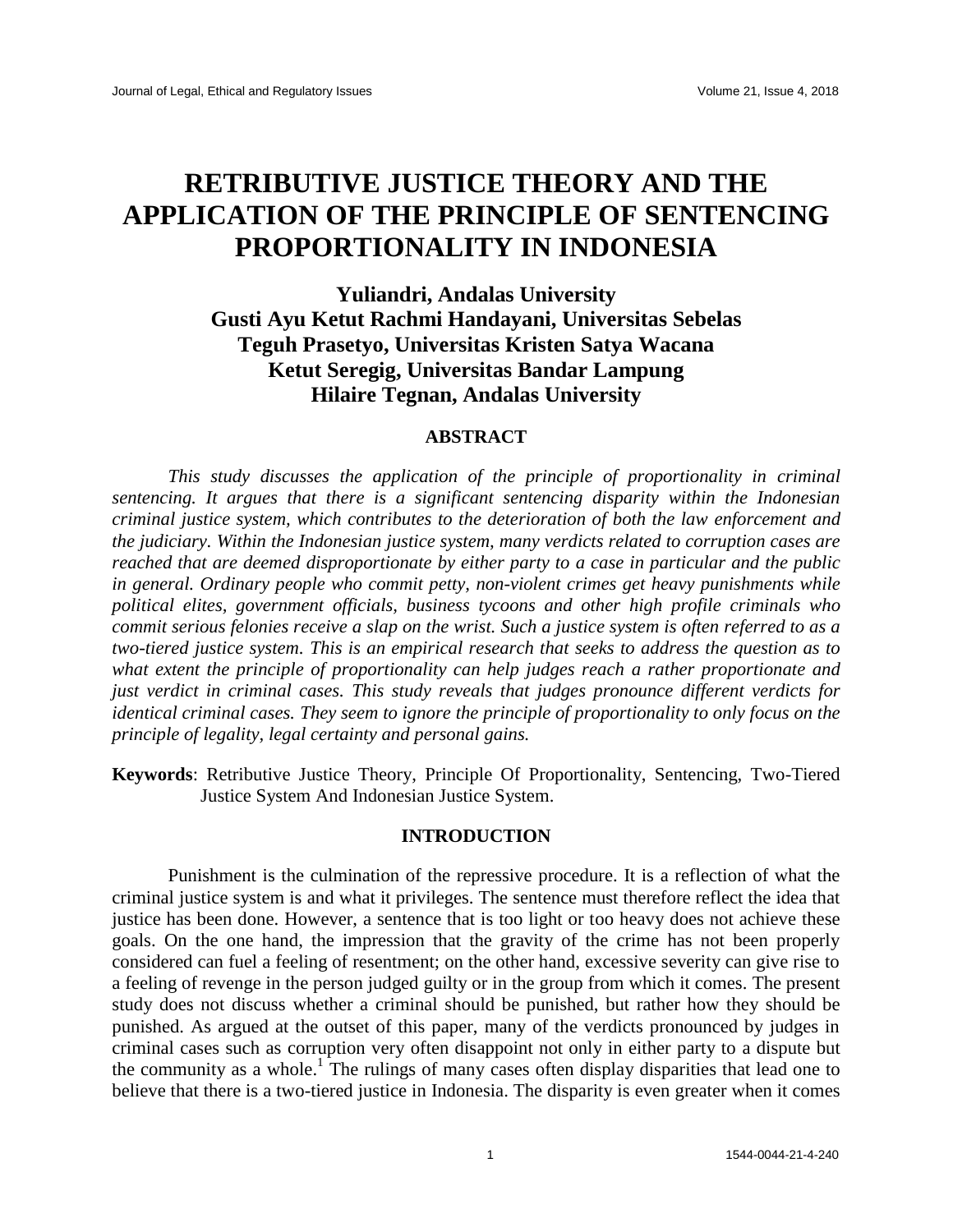to deciding cases involving either people with political or economic power or those without any power whatsoever. Judges tend to be lenient in sentencing the former while they are harsh on the latter. This has led to a sense of disappointment of the community in courts, and could significantly contribute to the degradation of the authority of the law enforcement and the judiciary in Indonesia. As argued at the outset of this paper, corruption cases whereby judges do not base their conviction and legal inclination on the principle of proportionality in reaching verdicts have driven sharp criticisms from legal practitioners, NGOs and academics in Indonesia. A good example of such a situation is the contreversial pre-trial ruling (Rowley , 2017) of the case of the then National Police chief nominee General Budi Gunawan against the Corruption Eradication Commission or *Komisi Pemberantasan Korupsi* (KPK) by Judge Sarpin Rizaldi on 16 February 2015, which sparked controversy. In fact, Gen. Gunawan was named suspect for allegedly accepting bribes while he was still the head of Police Headquarters Career Planning Bureau from 2003 to 2006. <sup>2</sup> According to Chairman Samad, KPK's Chairman, Gen Gunawan violated Article 12 (A/B); Article 5 (2); and Article 11 or 12, (B), of Law No.31/1999 juncto Law No.20/2001 on corruption eradication juncto Article 55 (1) of Criminal Code: General Gunawan challenged the allegation by filing a pre-trial motion in a Jakarta court. The motion was approved by a panel of judges which ruled that KPK's investigation of the suspect was unlawful that it needed to stop (Rowley, 2017). Needless to say that the anti-corruption community led by pro-KPK NGOs was very disappointed with the judgment. This case shows how financial or political power negatively influences the law and the manisfestation of justice. Another equivocal court ruling is that of the case of Minah, a 70 year old woman who was sentenced to one-month and fithteen days in jail by the judge of Central Java District Court of Purwokerto on November 19,2009 for stealing three cocoa beans worth Rp. 6,000 (about \$50 Cents). The fact that the case attracted condemnation and protests from legal sholars and practitioners, anti-corruption NGOs and human rights activists did not sway the judges in reaching such a rather ridiculous verdict. Similarly, there is the theft of seven logs of teak tree allegedly committed by a 63 year old woman named *Nenek* (grandmother) Asyani who was sentenced to one year and three months imprisonment with probation and a fine of Rp 500,000,000 (about \$37,000 US) by the Situbondo District Court on April 23, 2015. Regardless of the probation, a fine of Rp. 500 millions for the theft of seven logs of tree by an elderly citizen is not only a disproportionate verdict but has also no legal logic. These cases show that the working of the law in Indonesia is still based on the text rather than the context. Much like many civil law countries, the Indonesian law enforcement is entirely based on the written provisions with less attention given to the sociological dimension (Murdoko, 2016). We believe that the outcome of a case is highly dependent on the difference in the quality of a judge's conviction. In other words, whether or not a verdict is just, fair and proportional has a lot to do with what the judge believes in. It is not surprising to see different rulings for two similar cases. In the eyes of the community, the existence of such differences in the verdicts is a form of injustice.

#### **RESEARCH METHOD**

This research deals with the law applied by judges in imposing criminal sanction on the defendant. To address the research question, legal value approach, empirical approach and conceptual approach are used in this study. The legal value approach is used in the attempt to solve problems related to the value of justice, which has not yet been able to be achieved by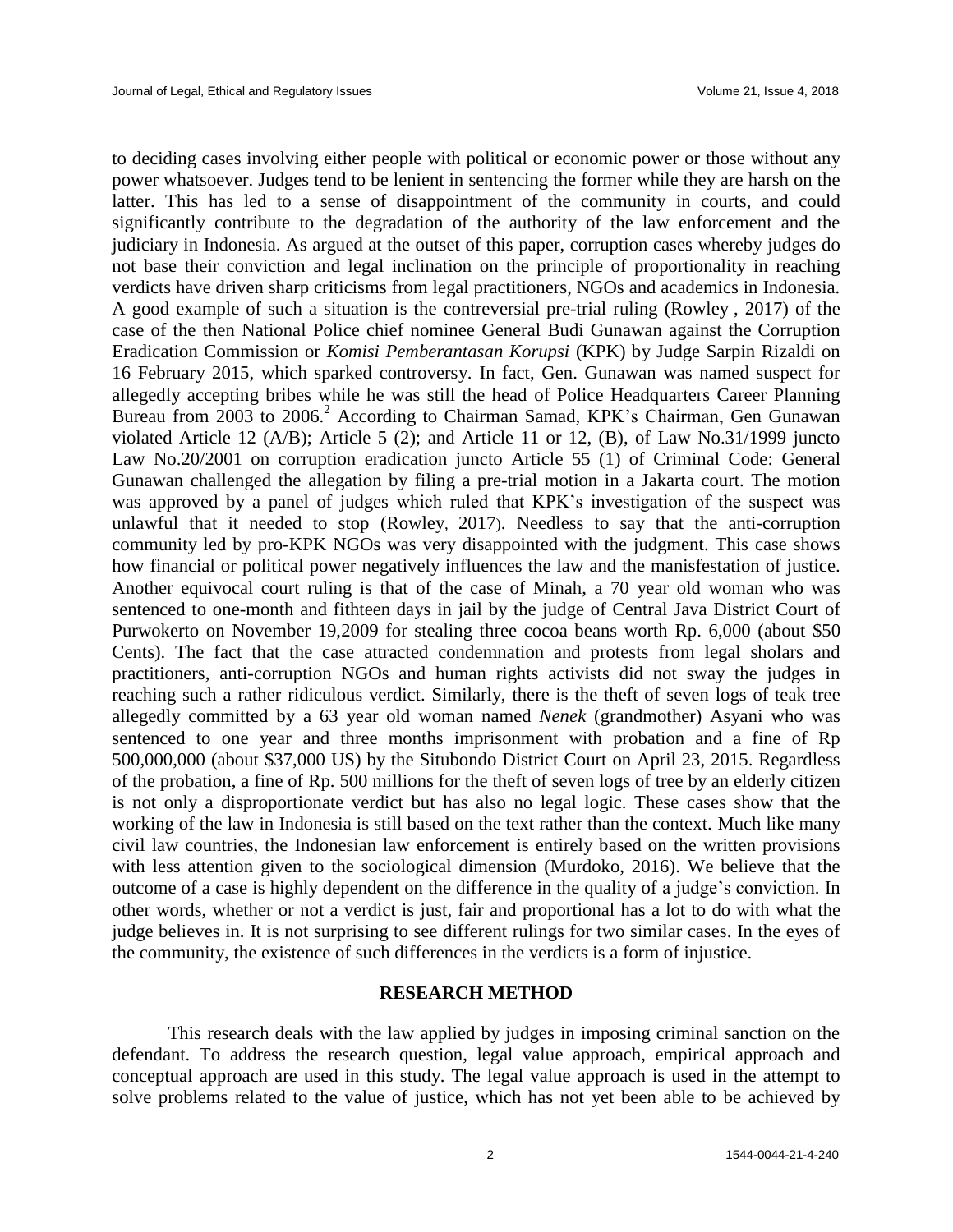judges so far. Empirical approach is used to investigate legal issues raised by unpopular verdicts through observations and interviews in the field. The research polulation consists of the disputants, judges, NGOs, legal practitioners and scholars. The conceptual approach, on the other hand, is used to examine the principle of proportionality contained in the theory of retributive justice, which is proposed as one of the solutions to achieving justice (Mudhofir, 1996). The data presented in this study is empirical qualitative data related to the legal problems resulting from the judges' failure to meet citizens' needs for justice and fairness. In an attempt to address the issues of the research, interviews along with questionaire was run with the disputants, legal scholars and practitioners, judges and investigators who were predetermined by the researcher as informants who gave their consent to participate in open and free dialogues or discussions on the issues related to the research topic. Primary data involved in this study consist interviews with predetermined informants such as judges, academics, investigators and disputants. Interviews were conducted freely in forms of limited discussions with informants so as to obtain more acurate answers. Secondary data, on the other hand, is related to retributive justice theory considered as the oldest theory of punishement (Lewis, 1987). Secondary data is gathered from legal and philosophical books, research articles and magazins.

# **RESULTS AND DISCUSSION**

## **The Scope of Punishment Under the Indonesian Criminal Law**

The weight of the punishment imposed by judges very often depends on the defenant's behavior, which they see not only as the mitigating or aggravating element but as a normative complement to justify their conviction when reaching a verdict. The general principle in sentencing is that a judge must not impose sanctions beyond those prescribes by the law. In a civil law country such a Indonesia, this means that judge shall not make law, as the theory of "*freie rechtslehre"* in Anglo-Saxon. Article 20 of "*Algemene Bepalingen Wetgeving Van Voor Indonesie"* stated that "*a judge must decide on the case based on the Law."* Such principle also implies that judge should not apply the law excessively to prevent unjust and harsh punishments. However, in carring out their duty, judges are allowed to make broad interpretation of the law when it is not clear, or in the event of a legal vacuum, which is no excuse for rejecting a case in a court of law in Indonesia.<sup>3</sup> Deciding a case, judges must consider the values and sense of justice that exist within the community so that their decisions can be accepted sincerely by the parties (Waluyo, 2004). In a civil law system, the judge's role is to establish the facts on the case filed by the prosecutor and to apply the provisions of the applicable code. Although the judge determine charges, investigates the matter, and decides on the case, he or she must work within a framework established by a comprehensive codified set of laws. What this really means is that a civil law judge is only obliged to examine the facts and decide the case brought before him by the prosecutor.

## **The Lack of Proportionality in Sentencing in Indonesia**

Punishment is to prevent the culprit from further harm to society and to divert his fellow citizens from attempting similar crime. "*Among the penalties and the manner of inflicting them, it is necessary to choose the one which, proportionate, must make the most effective and lasting*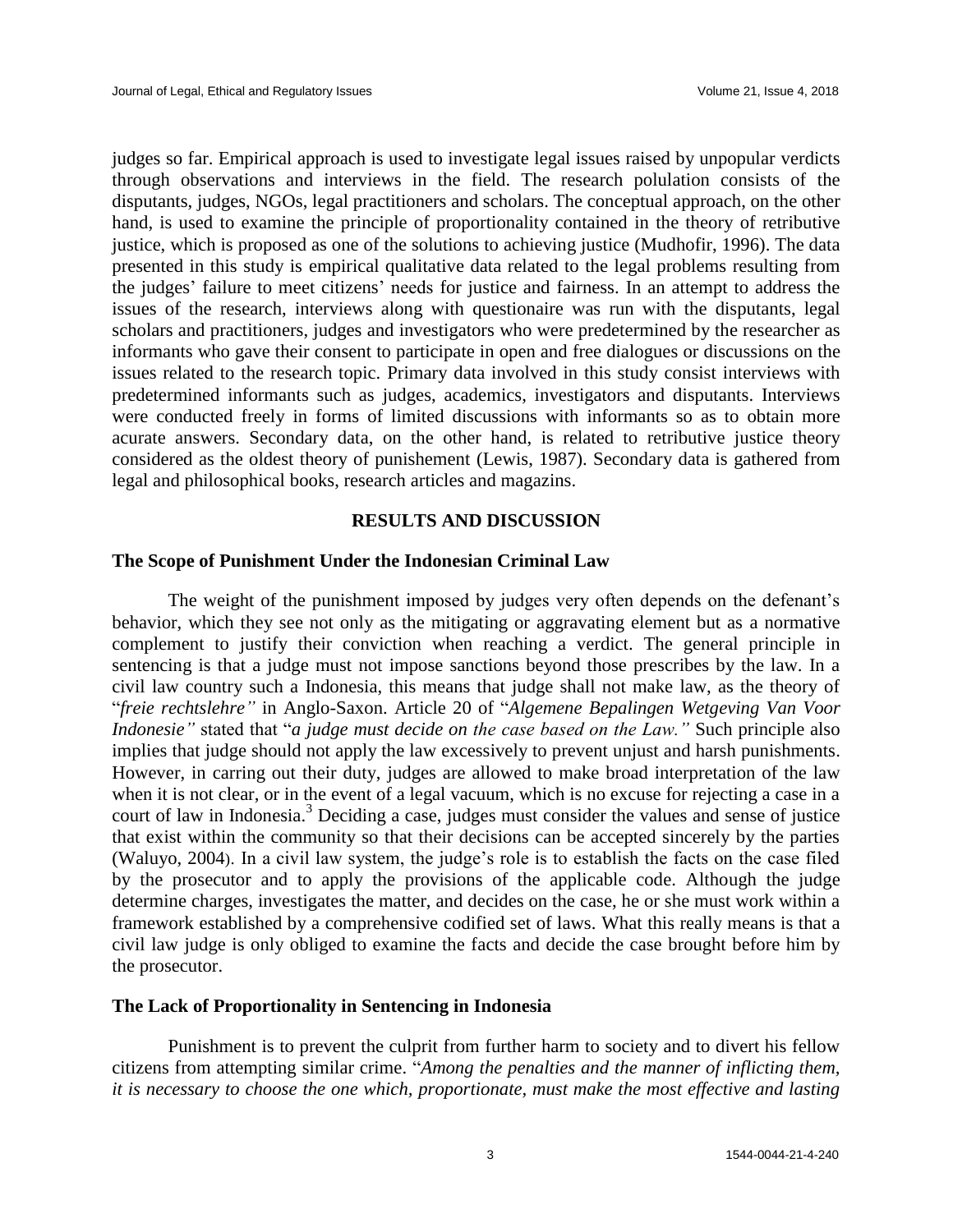*impression on the minds of men and the least cruel on the criminal*". 4 The seriousness of the crime and the personal situation of the convicted relate to the principles of proportionality and individualisation.<sup>5</sup> Alec Walen argues thtat there are two basic senses of proportionality: cardinal and ordinal. Cardinal proportionality sets absolute measures for punishment that is proportional to a given crime; ordinal proportionality requires only that more serious crimes should be punished more severely (Walen, 2016). There are three principles within the criminal punishment process that should be considered by the judge in pronouncing the verdict against the defendant, namely the principle of "*legal certainty*,' the principle of "*justice*" and the principle of *utility*. Of the three principles to be considered, the principle of legal certainty seems to be the focus point of judges in deciding over a criminal case. Authors of petty crimes often receive fierce punishment while those that put the entire nation at risk get away with lenient sentences.<sup>6</sup> One of the best cases to refer to in this regard is the National Identification Electronic Cards corruption case known as *Kasus Korupsi Proyek E-KTP* whereby Irman and Sugiharto, two former high-rank officials at the Ministry of Home Affairs misused nearly Rp. 6 trillion earmarked for the issuance of national identification cards. Despite the tremendous loss suffered by the state<sup>7</sup> in particular and the Indonesians in general, the judges of the Jakarta Corruption Court only imposed a 7-year prison sentence and a fine of Rp. 500 million (\$37,000 US) along with a 6 mon imprisonment subsidy to the defendants.<sup>8</sup> This case along with the cases discussed earlier shows a significant lack of proportionality in sentencing. In reaching their verdicts, the judges seem not to have taken into consideration the ages of the defendants, the stolen objects and the consequences of the offence. By no means do we suggest that judges must be lenient on certain crimes but harsh on others. But instead we argue that the a sentence must not exceed the boundaries specified by the applicable law and must be commensurate with the offense. When a 70 year old lady is sentenced to one and half months in jail for stealing three cocoa beans worth less than a dollar or when a year and three months jail time along with a fine of \$37,000,00 US is given to a 63 year old for stealing only a few logs of teak tree while those who endanger significantly the lives of the Indonesian people by ruining the country's economy get away with mild publishments and fines, there is a two-tiered justice system (Ainsworth, 1994), namely a justice system whereby ordinary people who commit petty, nonviolent crimes go to prisons while political elites, government officials, and other criminals who commit serious felonies receive full-scale immunity.<sup>9</sup>

# **The American Example**

The United States Supreme Court proposed the Proportionality Doctrine in two cases during the 1980s, namely "*Enmund vs. Florida"* (1982) and "*Solem vs. Helm"* (1983) to clarify this key principle of proportionality within the Cruel and Unusual Punishment Clause of the Eighth Amendment.

# **Enmund** *vs.* **Florida case**

*Enmund vs. Florida* was a 5-4 decision in which the US Supreme Court applied its capital proportionality principle, to set aside the death penalty for the driver of a getaway car, in a robbery-murder of an elderly Florida couple. While Earl Enmund sat outside in the getaway car, his accomplices Sampson and Jeanette Armstrong rang the doorbell of Thomas and Eunice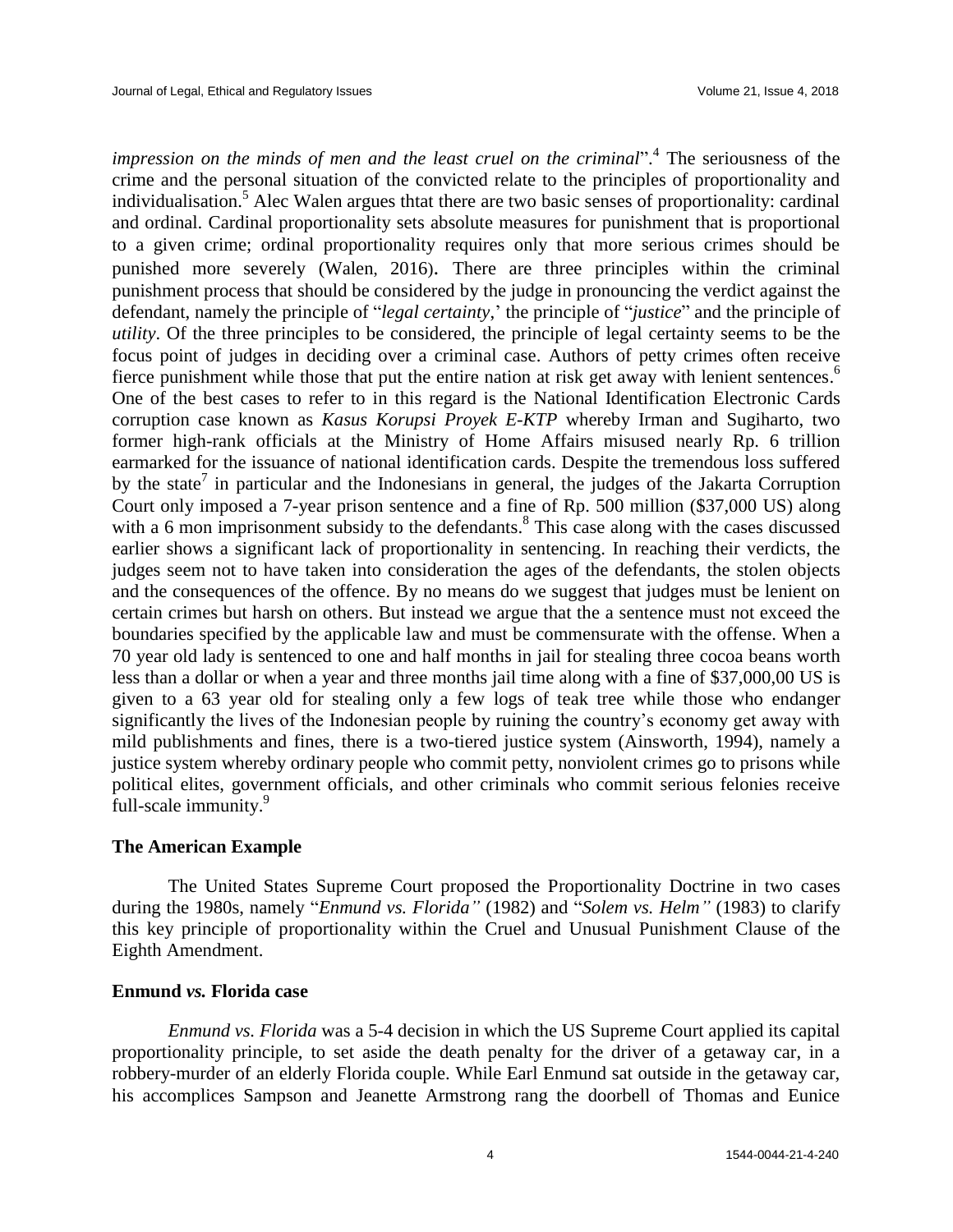Kersey, who lived at a farmhouse in Florida. When Thomas Kersey answered, Sampson Armstrong held him at gunpoint while Jeanette took his money. Eunice came out with a gun and shot Jeanette, wounding her. Sampson shot back and killed both of the Kerseys. The Armstrongs took all the Kerseys' money and then went back to the getaway car Enmund was driving. Enmund and the Armstrongs were indicted for first-degree murder and robbery. Enmund was sentenced to death. But on appeal, the Suprme Court rejected Enmund's contention that his death sentence was inappropriate because he did not kill or intend to kill the Kerseys.<sup>10</sup>

## **Solem** *vs.* **helm case**

The same court nullified on November 1983 a prison sentence because the judges believed that its length was disproportionate to the offense and, therefore, a violation of the Eighth Amendment's ban on "*cruel and unusual punishment*." By a 5-4 majority, the Court struck down South Dakota's *"habitual offender"* law, which authorized judges to sentence felony offenders with three prior felony convictions to life in prison without possibility of parole. The decision nullified the life sentence of Jerry Helm, who, on the basis of six prior felony convictions for property crimes and drunk driving, had been sentenced to life imprisonment when convicted of passing a phony \$100 check. Writing for the majority, Justice Lewis F Powell, Jr., declared that "*Helm's sentence was unconstitutional because 'a criminal sentence must be proportionate to the crime"*. 11

The fundamental principle behind proportionality is that the punishment should fit the crime. In 1983, the U.S. Supreme Court ruled that courts must do three things to decide whether a sentence is proportional to a specific crime: $12$ 

- Compare the nature and gravity of the offense and the harshness of the penalty.
- Compare the sentences imposed on other criminals in the same jurisdiction; i.e., whether more serious crimes are subject to the same penalty or to less serious penalties.
- Compare the sentences imposed for commission of the same crime in other jurisdictions.

The Indonesian Supreme Court has adopted similar position in its verdict. 662K/Pid/1992 (State *vs.* Abdullah bib Tatoto et al), and the verdict no. 1168 K/Pid/2000 (State *vs.* Margono Kusuma Widagdo and Sri Endah Soekardi). In these two decisions, the Supreme Court overturned the State court decisions for excessive prison sentences without consideration and enough detailled reasons. In both verdicts, the Supreme Court sees a disparity of punishment. Proportionality requires that the level of punishment be related to the severity of the offending behavior. Severity can be determined by the amount of harm, unfair advantage or the moral imbalance the crime caused (Cavadino, 1997). Immanuel Kant (1998) argues that, "*judicial punishment can never be used merely as a means to promote some other good for the criminal himself or for civil society, but instead it must in all cases be imposed on him only on the ground that he has committed a crime"* (Martin, 2005). The idea of proportionality in sencencing is often associated with *distributive justice* theory.

# **Retributive Justice Theory**

Retributive justice theory is understood as a form of justice committed to the following three principles: (1) that those who commit certain kinds of wrongful acts, paradigmatically serious crimes, morally deserve to suffer a proportionate punishment; (2) that it is intrinsically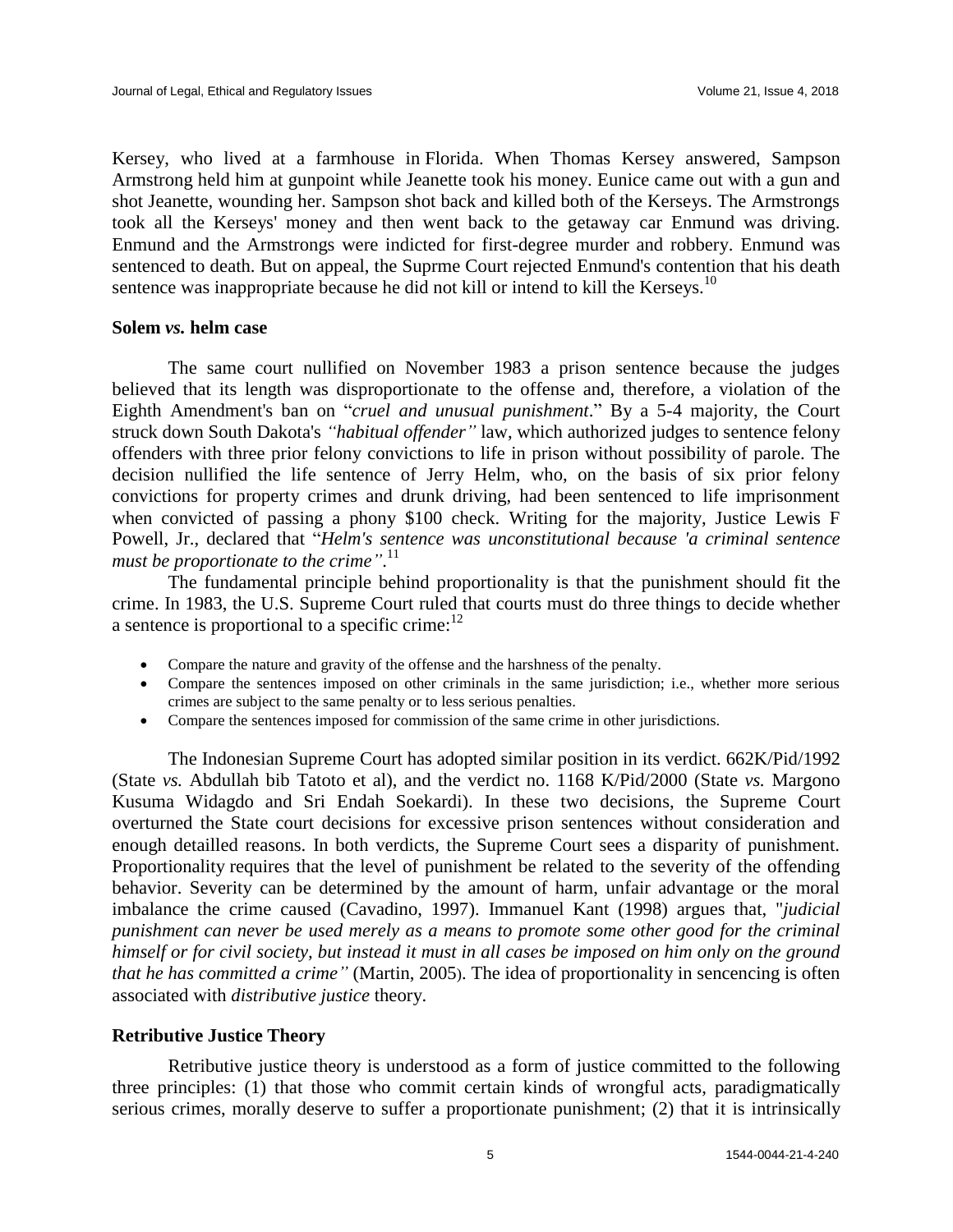morally good good without reference to any other goods that might arise if some legitimate punisher gives them the punishment they deserve; (3) that it is morally impermissible intentionally to punish the innocent or to inflict disproportionately large punishments on wrongdoers (Walen, 2016). The "*just deserts"* theory of sentencing advocates that punishment should be proportionate to the gravity of the crime committed. Proponents of the just deserts philosophy emphasize the importance of due process, determinate sentences, and the removal of judicial discretion in sentencing practice. Andrew von Hirsch (1976) argues that "*a just desert is a retributivist theory of punishment".* Unlike theories that are primarily concerned with preventing future offenses, such as deterrence, rehabilitation, and incapacitation, retributivist theories are only concerned with punishing crimes that have already been committed. The concept of "*just deserts"* seeks to preserve human dignity through punishment. It asserts that a person is a rational individual with the free will to make a moral choice whether or not to engage in conduct known to be prohibited. Retribution under a just deserts principle treats a defendant as a dignified human being by responding to his or her conduct in a way that respects his or her choice to engage in wrongful behavior (Hirsch, 1976). Under this definition of retribution, crime is a conduct that disturbs the "*right*" relationships within the community: relationships between offender and victim, offender and community and victim and community. A criminal "*deserves*" to be punished because he or she has violated the "*moral order*," and proportionality is the rope used to measure the type of punishment he or she deserves. Because the goal of retributive justice is to restore the relationships that have been broken, a defendant must be punished only to the extent necessary to restore the relationships. In other words, the level of punishment must be proportional to the seriousness of the crime (Nozick, 1981).

# **Factors Considered by Judges in Determining Sentences**

Many factors are taken into consideration by judges when determining criminal sanctions. Generally, these factors include mitigating and aggravating circumstances.

Mitigating circumstances include factors such as the defendant's mental health, their first offense, remorsefulness, their willingness to take responsibility for their actions, proof of rehabilitation and other life circumstances. While aggravating circumstances include prior criminal history, the seriousness of the crime and the extent of any victims' injuries. These generally accepted judicial principles are set forth in the Indonesia Criminal Code or *Kitab Undang-Undang Hukum Pidana* (KUHP) through its article 197 that "*says that the facts and circumstances presented during trial are the basics to determine whether or not a defendant is guilty.*" It is important to emphasize that these guidelines must give the judges ample latitude so that, within the framework of their sovereign discretion, they can take into consideration all the circumstances of a case. However, in imposing sanctions on the defendant, judges seem to only consider the mitigating and aggravating factors and pay less attention to what the law actually says.<sup>13</sup> The principle of legality supposes that a verdict must be in accordance with the law and the law alone so as to avoid the tyrany of the judges. The rule of law is preaferable to that of any indidual as Aristotles warns.<sup>14</sup> Aristotle argues that he who bids the law rule may be deemed to bid God and reason alone rule because the law is reason unaffected by desire. By principle of proportionality, the superior judge's intention must not be inconsistent/at odd with the decision of a lower judge. He must only make sure that previous court verdicts contain no errors. Although there is no single perfect sentence for a particular crime as each offence and offender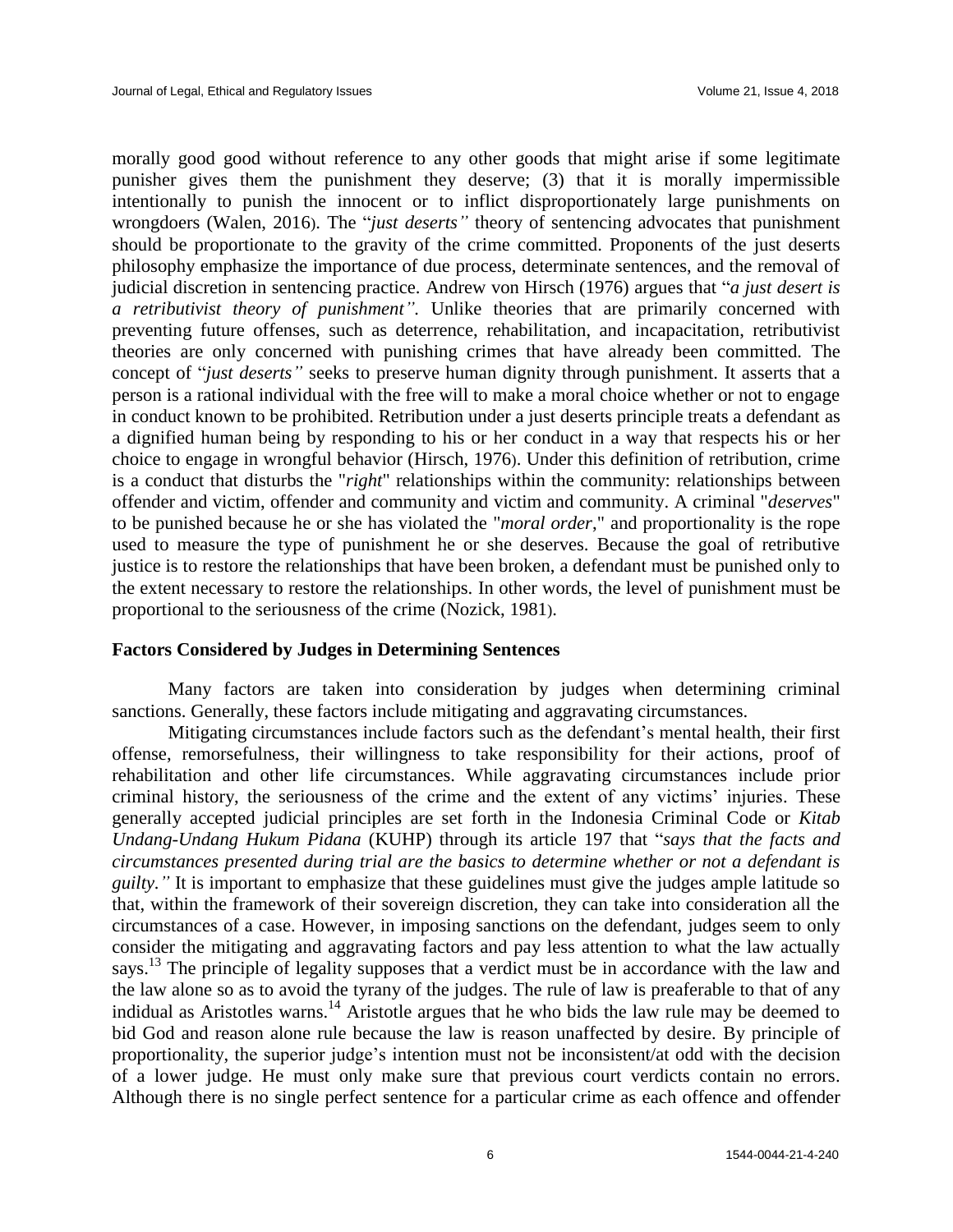may have particular characteristics that could affect the severity of the sentence, the judge must order a sentence that is proportionate considering the gravity of the offence and the particular circumstances of the offender.

## **CONCLUSION**

The final stage of the criminal trial is sentencing, which forms the essence of the repressive procedure. The cases discussed in this paper show that the nature and duration of the sentence are influenced not only by the objectives and functions assigned to it but also and, to a large degree, by the inclination of the judges. Sentencing is an extremely sensitive process in which the interests of the community and offender must be weighed. For the community, the sentence is directed toward the elimination of the criminal, denounce his behavior and dissuade potential criminals to preserve peace and security. As for the convicted person, he must be entitled to a sentence that is fair, pronounced according to the rules and principles of a fair procedure, not out of whim. The fear of punishment and the existence of effective mechanisms of repression protect men from each other and contribute to the maintenance of justice and peace (Hart, 1968). The retribution must be in the sense of punishment that adequately reflects the moral culpability of the offender rather than the vengeance. A proportionate sentence must take into consideration the crime as committed, that is, the circumstances surrounding it and the characteristics of the offender. Although disparity is inherent in any criminal justice system, effort must be done to minimize it so as to prevent feelings of injustice leading to discrediting the Indonesian criminal justice system. However, it is important to note that preventing disparities between court sentences does not mean promoting the arithmetic uniformity that would be reflected in the duration of the sentence, but rather aspiring to uniformity in the judicial approach. Judges need to carefully balance consistency and proportionality with a flexibility that allows for unique circumstances and the impact of structural inequalities on offending behavior and criminalization.

#### **ENDNOTE**

- 1. Indonesia Corruption Watch, Studi Atas Disparitas Putusan Pemidanaan Perkara Tindak Pidana Korupsi. Policy Paper, Marach 2014.
- 2. http://www.antaranews.com/en/news/97334/budi-gunawan-named-suspect-in-bribery-case-kpk.
- 3. Law No. 48/2009 on the Judicial Power.
- 4. *Traité des délits et des peines*, op. cit., note 69.
- 5. Rule 145 (1) on the Rules of Procedure and Evidence of the ICC.
- 6. Edwan, Interview, Lampung, August 7, 2015.
- 7. The panel of judges ruled that both individuals had enriched themselves, others or corporations causing Rp 2.3 trillion (US \$195 million) in state losses.
- 8. Tempo.CO, *E-KTP Trial:* https://en.tempo.co/read/news/2017/07/20/055893051/E-KTP-Trial-Judge-Sentences-Defendants-7-and-5-Years-in-Prison.
- 9. Heni Siswanto, Interview Angust 1, 2015.
- 10. *Enmund vs. Florida*, 458 So.2d 782 (US 1982).
- 11. State *vs.* Weiker 342 N.W.2d 7 (1983). US Supreme Court Case No. 13821year 1983.
- 12. FindLaw|Cases and Codes. Caselaw.lp.findlaw.com. Retrieved June 2013.
- 13. Sutiyono, Interview, Tanjungkarang. August 4, 2015.
- 14. Aristotle, Politics. Book III, p.77.